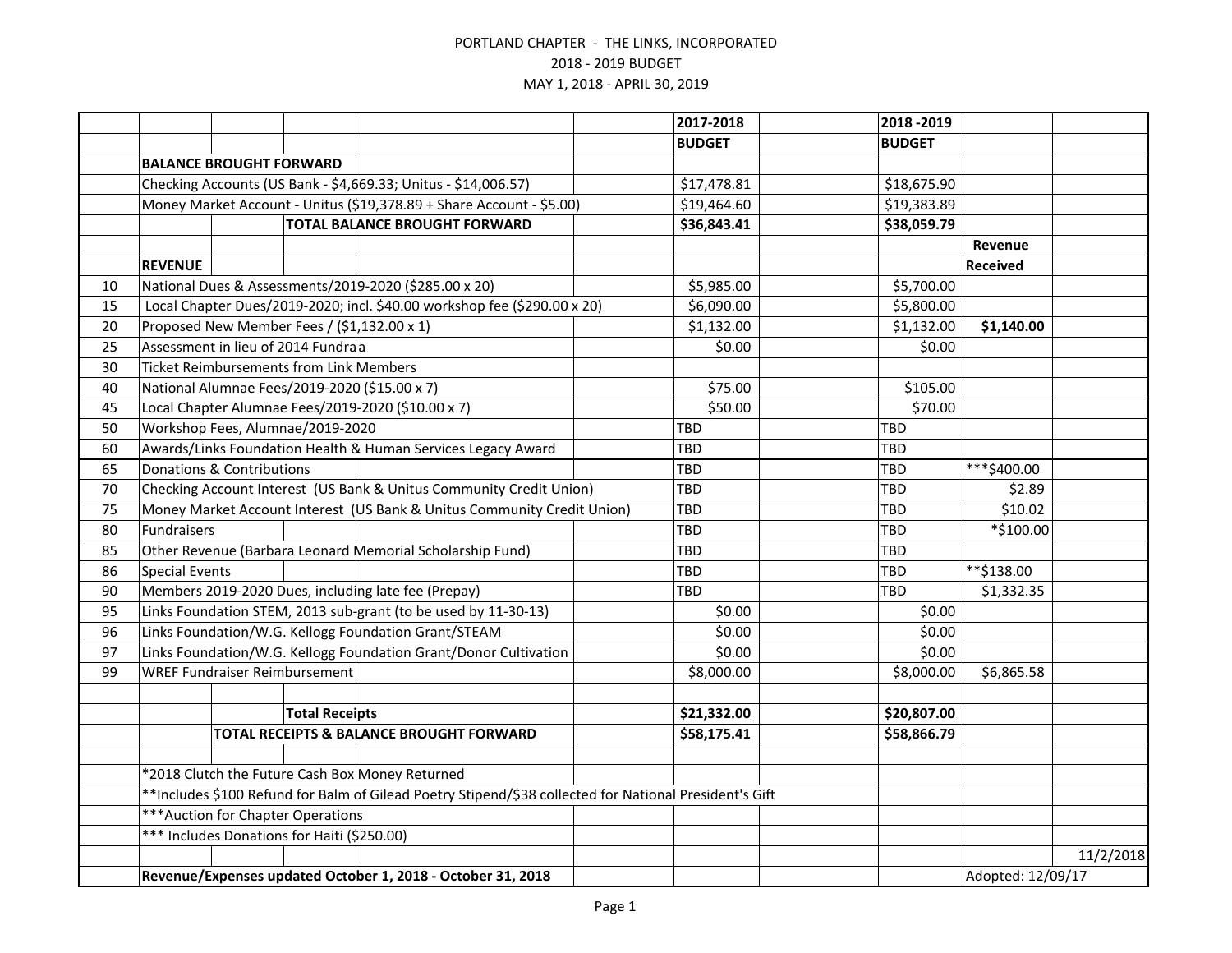|     | <b>EXPENSES</b>                                      |  |                                                         |  | 2017-2018   | 2018-2019   |                  |                |
|-----|------------------------------------------------------|--|---------------------------------------------------------|--|-------------|-------------|------------------|----------------|
| 100 | <b>Dues &amp; Assessments</b>                        |  |                                                         |  |             |             | <b>Spent YTD</b> | <b>Balance</b> |
| 110 |                                                      |  | National Dues & Assessments/2019-2020 (\$195.00 x 20)   |  | \$4,095.00  | \$3,900.00  |                  |                |
| 120 | National Grant-in-Aid/2019-2020 (\$45.00 x 20)       |  |                                                         |  | \$945.00    | \$900.00    |                  |                |
| 130 | Links Foundation Dues/2019-2020 (\$40.00 x 20)       |  |                                                         |  | \$840.00    | \$800.00    |                  |                |
| 140 | New Member Fees/National, 2019 (\$742.00 x 1)        |  |                                                         |  | \$742.00    | \$742.00    |                  |                |
| 150 |                                                      |  | Western Area Conference or National Assembly, Delegate  |  | \$1,400.00  | \$1,400.00  |                  |                |
| 160 |                                                      |  | Western Area Conference or National Assembly, Alternate |  | \$1,000.00  | \$1,000.00  |                  |                |
| 165 | Western Area Leadership Summit Representative        |  |                                                         |  | \$0.00      | \$500.00    | \$500.00         | \$0.00         |
| 170 | <b>National Bonding Insurance</b>                    |  |                                                         |  | \$660.00    | \$660.00    | \$450.00         | \$210.00       |
| 175 | National Liability Insurance/2019-2020 (\$5.00 x 20) |  |                                                         |  | \$105.00    | \$100.00    |                  |                |
| 180 | National Alumnae Fees/2019-2020 (\$15.00 x 7)        |  |                                                         |  | \$70.00     | \$105.00    |                  |                |
| 185 | National / Area Publications                         |  |                                                         |  | \$200.00    | \$200.00    |                  |                |
|     |                                                      |  | <b>Total Dues &amp; Assessments</b>                     |  | \$10,062.00 | \$10,307.00 |                  |                |
|     |                                                      |  |                                                         |  |             |             |                  |                |
| 200 | Programs (Includes Postage, Copies, Printing)        |  |                                                         |  |             |             |                  |                |
| 210 | The Arts                                             |  |                                                         |  | \$1,200.00  | \$1,650.00  |                  |                |
| 220 | Services to Youth                                    |  |                                                         |  | \$3,500.00  | \$3,000.00  |                  |                |
| 225 | Save for Future Use                                  |  |                                                         |  |             |             |                  |                |
| 230 | <b>National Trends &amp; Services</b>                |  |                                                         |  | \$400.00    | \$700.00    |                  |                |
| 235 | <b>Health &amp; Human Services</b>                   |  |                                                         |  | \$500.00    | \$600.00    | \$175.00         | \$425.00       |
| 240 | <b>International Trends &amp; Services</b>           |  |                                                         |  | \$400.00    | \$800.00    |                  |                |
| 245 | Health & Human Services (Balance \$300, NOBEL)       |  |                                                         |  |             |             |                  |                |
| 250 | STY/STEM, 2013/Links Foundation/Restricted           |  |                                                         |  |             |             |                  |                |
| 260 | Annual Program Facet Report                          |  |                                                         |  | \$25.00     | \$25.00     |                  |                |
|     | <b>Total Programs &amp; Projects</b>                 |  |                                                         |  | \$6,025.00  | \$6,775.00  |                  |                |
|     |                                                      |  |                                                         |  |             |             |                  |                |
| 300 | <b>Charitable Contributions</b>                      |  |                                                         |  |             |             |                  |                |
| 310 | Community Solicitations, Ads, Activities, etc.       |  |                                                         |  | \$400.00    | \$400.00    |                  |                |
| 320 | <b>Other Charitable Contributions</b>                |  |                                                         |  | \$0.00      | \$0.00      |                  |                |
|     |                                                      |  | <b>Total Charitable Contributions</b>                   |  | \$400.00    | \$400.00    |                  |                |
|     |                                                      |  |                                                         |  |             |             |                  |                |
| 500 | <b>Organizational Memberships</b>                    |  |                                                         |  |             |             |                  |                |
| 510 | Local Organizational Memberships                     |  |                                                         |  | \$150.00    | \$150.00    |                  |                |
|     | <b>Total Organizational Memberships</b>              |  |                                                         |  | \$150.00    | \$150.00    |                  |                |
|     |                                                      |  |                                                         |  |             |             |                  |                |
|     |                                                      |  |                                                         |  |             |             |                  | 11/2/2018      |
|     |                                                      |  |                                                         |  |             |             |                  |                |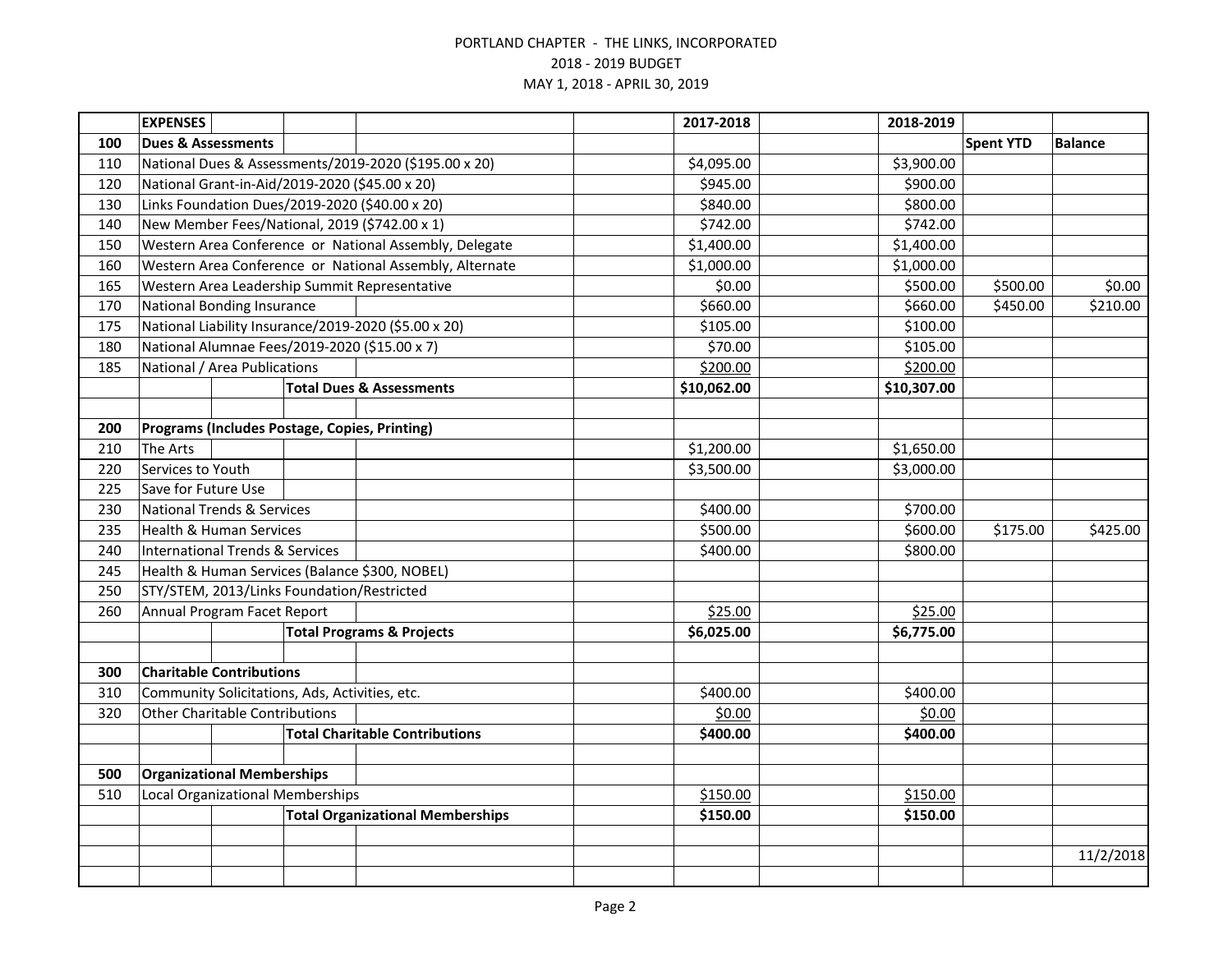|     | <b>EXPENSES</b>                    |  |  |                                                                   |  | 2017-2018  | 2018-2019  |                  |                |
|-----|------------------------------------|--|--|-------------------------------------------------------------------|--|------------|------------|------------------|----------------|
| 600 |                                    |  |  | Chapter Officers' Expenses (Includes Postage, Copies, Printing)   |  |            |            | <b>Spent YTD</b> | <b>Balance</b> |
| 610 | President                          |  |  |                                                                   |  | \$150.00   | \$150.00   |                  |                |
| 620 | <b>Vice President</b>              |  |  |                                                                   |  | \$50.00    | \$50.00    |                  |                |
| 630 | <b>Recording Secretary</b>         |  |  |                                                                   |  | \$150.00   | \$150.00   |                  |                |
| 640 | <b>Corresponding Secretary</b>     |  |  |                                                                   |  | \$25.00    | \$25.00    |                  |                |
| 650 | <b>Financial Secretary</b>         |  |  |                                                                   |  | \$100.00   | \$100.00   |                  |                |
| 660 | Treasurer                          |  |  |                                                                   |  | \$125.00   | \$125.00   |                  |                |
| 670 | Historian / Archivist              |  |  |                                                                   |  | \$400.00   | \$700.00   |                  |                |
| 680 | Journalist / Publicity Officer     |  |  |                                                                   |  | \$200.00   | \$200.00   | \$125.48         | \$74.52        |
| 690 | Protocol Officer                   |  |  |                                                                   |  | \$200.00   | \$200.00   |                  |                |
| 695 | Parliamentarian                    |  |  |                                                                   |  | \$25.00    | \$25.00    |                  |                |
|     |                                    |  |  | <b>Total Chapter Officers' Expenses</b>                           |  | \$1,425.00 | \$1,725.00 |                  |                |
|     |                                    |  |  |                                                                   |  |            |            |                  |                |
| 700 |                                    |  |  | Chapter Committees' Expenses (Includes Postage, Copies, Printing) |  |            |            |                  |                |
| 710 | Courtesy                           |  |  |                                                                   |  | \$400.00   | \$400.00   | \$60.00          | \$340.00       |
| 720 | Membership                         |  |  |                                                                   |  | \$400.00   | \$800.00   |                  |                |
| 725 | New Member Orientation / Induction |  |  |                                                                   |  | \$500.00   | \$500.00   |                  |                |
| 730 | Yearbook                           |  |  |                                                                   |  | \$100.00   | \$100.00   |                  |                |
| 735 | <b>Committee Procedures Manual</b> |  |  |                                                                   |  | \$25.00    | \$25.00    |                  |                |
| 740 | Scholarship                        |  |  |                                                                   |  | \$400.00   | \$400.00   | \$582.00         |                |
| 750 | Founder's Day Observation          |  |  |                                                                   |  | \$75.00    | \$75.00    |                  |                |
| 760 | Social                             |  |  |                                                                   |  | \$200.00   | \$325.00   |                  |                |
| 770 | <b>Bylaws</b>                      |  |  |                                                                   |  | \$50.00    | \$50.00    |                  |                |
| 775 | Audit                              |  |  |                                                                   |  | \$100.00   | \$50.00    |                  |                |
| 780 | Fund Development / Grants          |  |  |                                                                   |  | \$500.00   | \$500.00   |                  |                |
| 790 | Technology, Chapter                |  |  |                                                                   |  | \$200.00   | \$270.00   | \$215.46         | \$54.54        |
| 795 | Ethics                             |  |  |                                                                   |  | \$25.00    | \$25.00    |                  |                |
| 796 | <b>Strategic Planning</b>          |  |  |                                                                   |  | \$50.00    | \$50.00    |                  |                |
|     |                                    |  |  | <b>Total Chapter Committees' Expenses</b>                         |  | \$3,025.00 | \$3,570.00 |                  |                |
|     |                                    |  |  |                                                                   |  |            |            |                  |                |
|     |                                    |  |  |                                                                   |  |            |            |                  |                |
|     |                                    |  |  |                                                                   |  |            |            |                  |                |
|     |                                    |  |  |                                                                   |  |            |            |                  |                |
|     |                                    |  |  |                                                                   |  |            |            |                  |                |
|     |                                    |  |  |                                                                   |  |            |            |                  |                |
|     |                                    |  |  |                                                                   |  |            |            |                  | 11/2/2018      |
|     |                                    |  |  |                                                                   |  |            |            |                  |                |